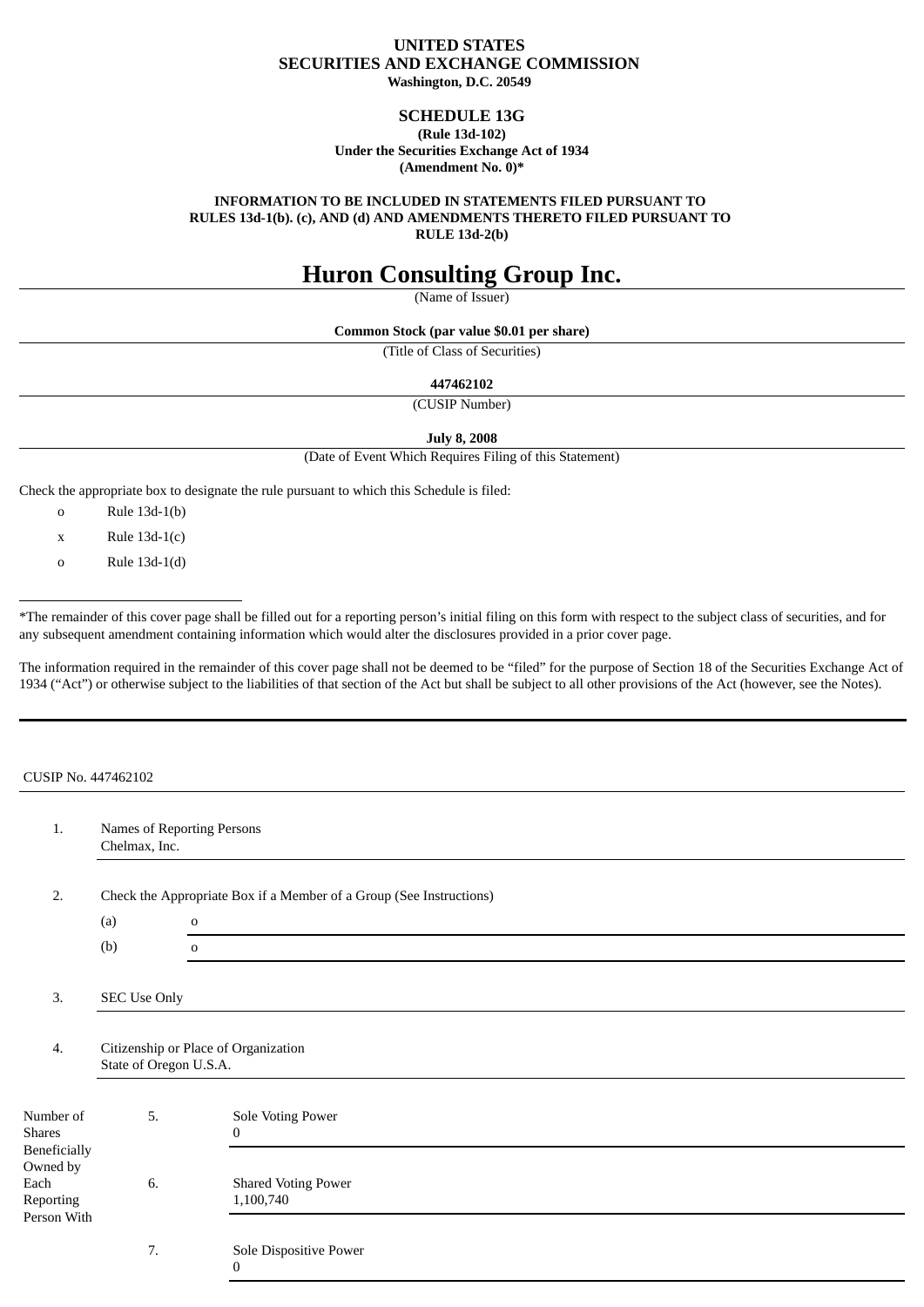#### 8. Shared Dispositive Power 1,100,740

| 9.                                                | 1,100,740                                      | Aggregate Amount Beneficially Owned by Each Reporting Person                          |
|---------------------------------------------------|------------------------------------------------|---------------------------------------------------------------------------------------|
| 10.                                               |                                                | Check if the Aggregate Amount in Row (9) Excludes Certain Shares (See Instructions) o |
| 11.                                               | 5.7%                                           | Percent of Class Represented by Amount in Row (9)                                     |
| 12.                                               | CO                                             | Type of Reporting Person (See Instructions)                                           |
|                                                   |                                                | 2                                                                                     |
| CUSIP No. 447462102                               |                                                |                                                                                       |
| 1.                                                | Names of Reporting Persons<br>Dale R. Stockamp |                                                                                       |
| 2.                                                | (a)                                            | Check the Appropriate Box if a Member of a Group (See Instructions)<br>$\mathbf{o}$   |
|                                                   | (b)                                            | $\mathbf 0$                                                                           |
| 3.                                                | <b>SEC Use Only</b>                            |                                                                                       |
| 4.                                                | U.S.A.                                         | Citizenship or Place of Organization                                                  |
|                                                   | 5.                                             | Sole Voting Power<br>0                                                                |
| Number of<br><b>Shares</b><br><b>Beneficially</b> | 6.                                             | <b>Shared Voting Power</b><br>1,100,740                                               |
| Owned by<br>Each<br>Reporting<br>Person With      | 7.                                             | Sole Dispositive Power<br>$\bf{0}$                                                    |
|                                                   | 8.                                             | Shared Dispositive Power<br>1,100,740                                                 |
| 9.                                                | 1,100,740                                      | Aggregate Amount Beneficially Owned by Each Reporting Person                          |
| 10.                                               |                                                | Check if the Aggregate Amount in Row (9) Excludes Certain Shares (See Instructions) o |
| 11.                                               | 5.7%                                           | Percent of Class Represented by Amount in Row (9)                                     |
| 12.                                               | $\ensuremath{\text{IN}}$                       | Type of Reporting Person (See Instructions)                                           |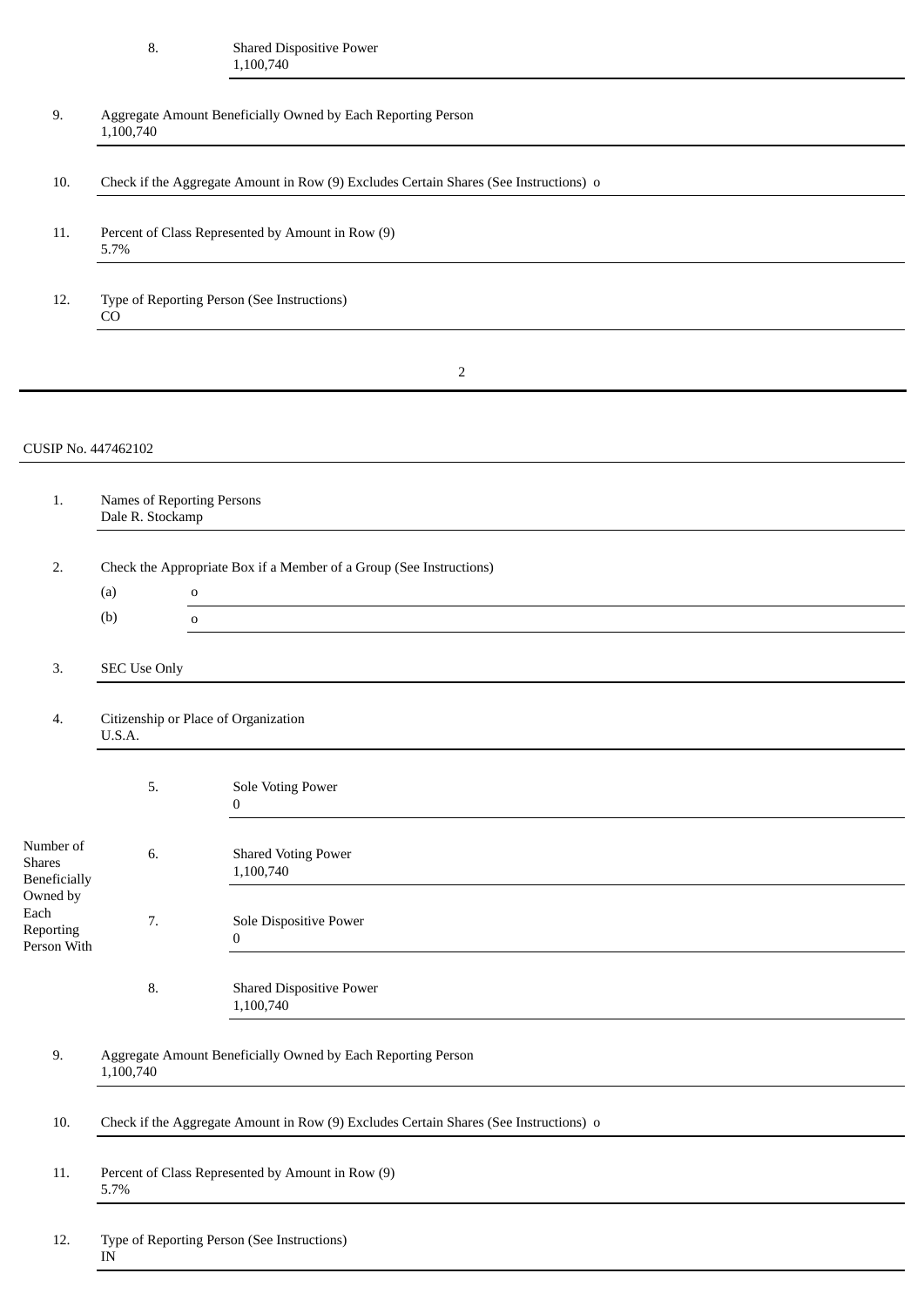## **Item 1.**

**Item 2.**

|         | (a) | Name of Issuer<br>Huron Consulting Group Inc. ("Huron")                                                                                                                                                                                                                                         |
|---------|-----|-------------------------------------------------------------------------------------------------------------------------------------------------------------------------------------------------------------------------------------------------------------------------------------------------|
|         | (b) | Address of Issuer's Principal Executive Offices<br>550 West Van Buren Street<br>Chicago, IL 60607                                                                                                                                                                                               |
| Item 2. |     |                                                                                                                                                                                                                                                                                                 |
|         | (a) | Name of Person Filing<br>Chelmax, Inc., an Oregon corporation ("Chelmax")<br>(i)                                                                                                                                                                                                                |
|         |     | (ii) Mr. Dale R. Stockamp. Mr. Stockamp is the Chairman, Chief Executive Officer and sole Director of Chelmax and holds a majority<br>of the voting power of Chelmax. As a result of the foregoing, Mr. Stockamp may be deemed to beneficially own the securities of Huron<br>owned by Chelmax. |
|         | (b) | Address of Principal Business Office or, if none, Residence<br>The address of Chelmax is:<br>(i)<br>17210 Wall Street<br>Lake Oswego, OR 97034                                                                                                                                                  |
|         |     | The address of Mr. Stockamp is:<br>(ii)<br>17210 Wall Street<br>Lake Oswego, OR 97034                                                                                                                                                                                                           |
|         | (c) | Citizenship<br>The place of organization of Chelmax is the State of Oregon, USA<br>(i)                                                                                                                                                                                                          |
|         |     | (ii) Mr. Stockamp is a United States citizen.                                                                                                                                                                                                                                                   |
|         | (d) | Title of Class of Securities<br>Common Stock, par value \$0.01                                                                                                                                                                                                                                  |
|         | (e) | <b>CUSIP Number</b><br>447462102                                                                                                                                                                                                                                                                |
| Item 3. |     | If this statement is filed pursuant to §§240.13d-1(b) or 240.13d-2(b) or (c), check whether the person filing is a:                                                                                                                                                                             |
|         | (a) | Broker or dealer registered under section 15 of the Act (15 U.S.C. 780).<br>$\mathbf 0$                                                                                                                                                                                                         |
|         | (b) | Bank as defined in section $3(a)(6)$ of the Act (15 U.S.C. 78c).<br>$\mathbf 0$                                                                                                                                                                                                                 |
|         | (c) | Insurance company as defined in section 3(a)(19) of the Act (15 U.S.C. 78c).<br>$\mathbf 0$                                                                                                                                                                                                     |
|         | (d) | Investment company registered under section 8 of the Investment Company Act of 1940 (15 U.S.C. 80a-8).<br>$\mathbf 0$                                                                                                                                                                           |
|         | (e) | An investment adviser in accordance with §240.13d-1(b)(1)(ii)(E);<br>$\mathbf 0$                                                                                                                                                                                                                |
|         | (f) | An employee benefit plan or endowment fund in accordance with §240.13d-1(b)(1)(ii)(F);<br>$\mathbf 0$                                                                                                                                                                                           |
|         |     |                                                                                                                                                                                                                                                                                                 |

4

| (g) | $\Omega$    | A parent holding company or control person in accordance with $\S 240.13d-1(b)(1)(ii)(G)$ ;                                                                      |
|-----|-------------|------------------------------------------------------------------------------------------------------------------------------------------------------------------|
| (h) | $\mathbf 0$ | A savings association as defined in Section 3(b) of the Federal Deposit Insurance Act (12 U.S.C. 1813);                                                          |
| (i) | $\Omega$    | A church plan that is excluded from the definition of an investment company under section $3(c)(14)$ of the<br>Investment Company Act of 1940 (15 U.S.C. 80a-3); |
| (i) | $\Omega$    | Group, in accordance with $\S240.13d-1(b)(1)(ii)(J)$ .                                                                                                           |
|     |             | If this statement is filed purement to Dule 12d $1(e)$ , shools this have $x$                                                                                    |

If this statement is filed pursuant to Rule  $13d-1(c)$ , check this box. x

## **Item 4. Ownership**

Provide the following information regarding the aggregate number and percentage of the class of securities of the issuer identified in Item 1.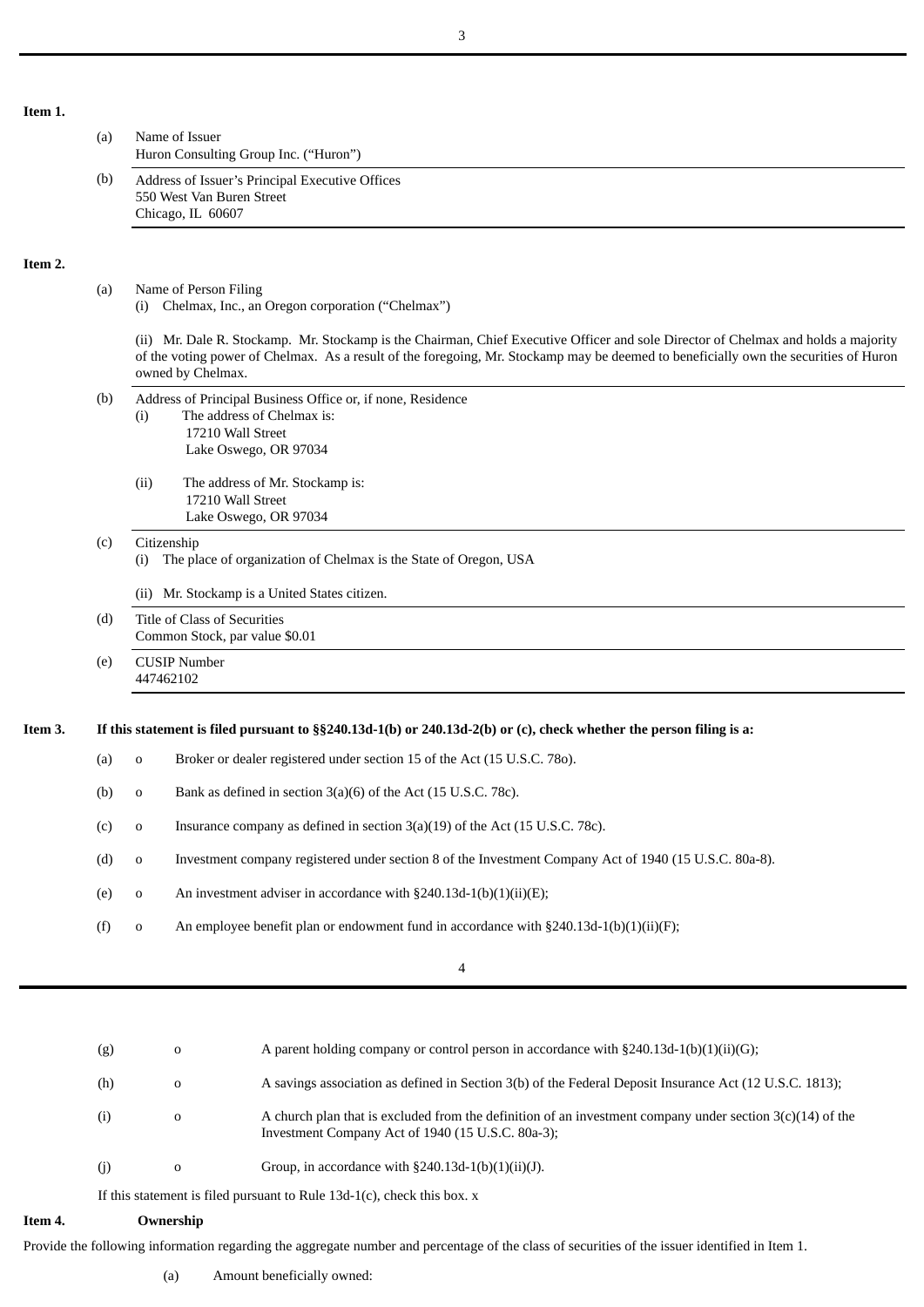| Percent of class:<br>Chelmax: 5.7%.          |                                                         |  |  |
|----------------------------------------------|---------------------------------------------------------|--|--|
|                                              |                                                         |  |  |
| Number of shares as to which the person has: |                                                         |  |  |
| (i)                                          | Sole power to vote or to direct the vote                |  |  |
|                                              | Chelmax: 0.                                             |  |  |
|                                              | Mr. Stockamp: 0.                                        |  |  |
| (ii)                                         | Shared power to vote or to direct the vote              |  |  |
|                                              | Chelmax: 1,100,740.                                     |  |  |
|                                              | Mr. Stockamp: 1,100,740.                                |  |  |
| (iii)                                        | Sole power to dispose or to direct the disposition of   |  |  |
|                                              | Chelmax: 0.                                             |  |  |
|                                              | Mr. Stockamp: 0.                                        |  |  |
| (iv)                                         | Shared power to dispose or to direct the disposition of |  |  |
|                                              | Chelmax: 1,100,740.                                     |  |  |
|                                              | Mr. Stockamp: 1,100,740.                                |  |  |

**Item 5. Ownership of Five Percent or Less of a Class**

If this statement is being filed to report the fact that as of the date hereof the reporting person has ceased to be the beneficial owner of more than five percent of the class of securities, check the following o.

5

| Item 6.               | Ownership of More than Five Percent on Behalf of Another Person                                                                                      |
|-----------------------|------------------------------------------------------------------------------------------------------------------------------------------------------|
| n/a<br>Item 7.        | Identification and Classification of the Subsidiary Which Acquired the Security Being Reported on By the Parent Holding Company<br>or Control Person |
| n/a<br>Item 8.<br>n/a | <b>Identification and Classification of Members of the Group</b>                                                                                     |
| Item 9.<br>n/a        | <b>Notice of Dissolution of Group</b>                                                                                                                |
| Item 10.<br>$(a)$ n/a | <b>Certification</b>                                                                                                                                 |

(b) By signing below I certify that, to the best of my knowledge and belief, the securities referred to above were not acquired and are not held for the purpose of or with the effect of changing or influencing the control of the issuer of the securities and were not acquired and are not held in connection with or as a participant in any transaction having that purpose or effect.

After reasonable inquiry and to the best of my knowledge and belief, I certify that the information set forth in this statement is true, complete and correct.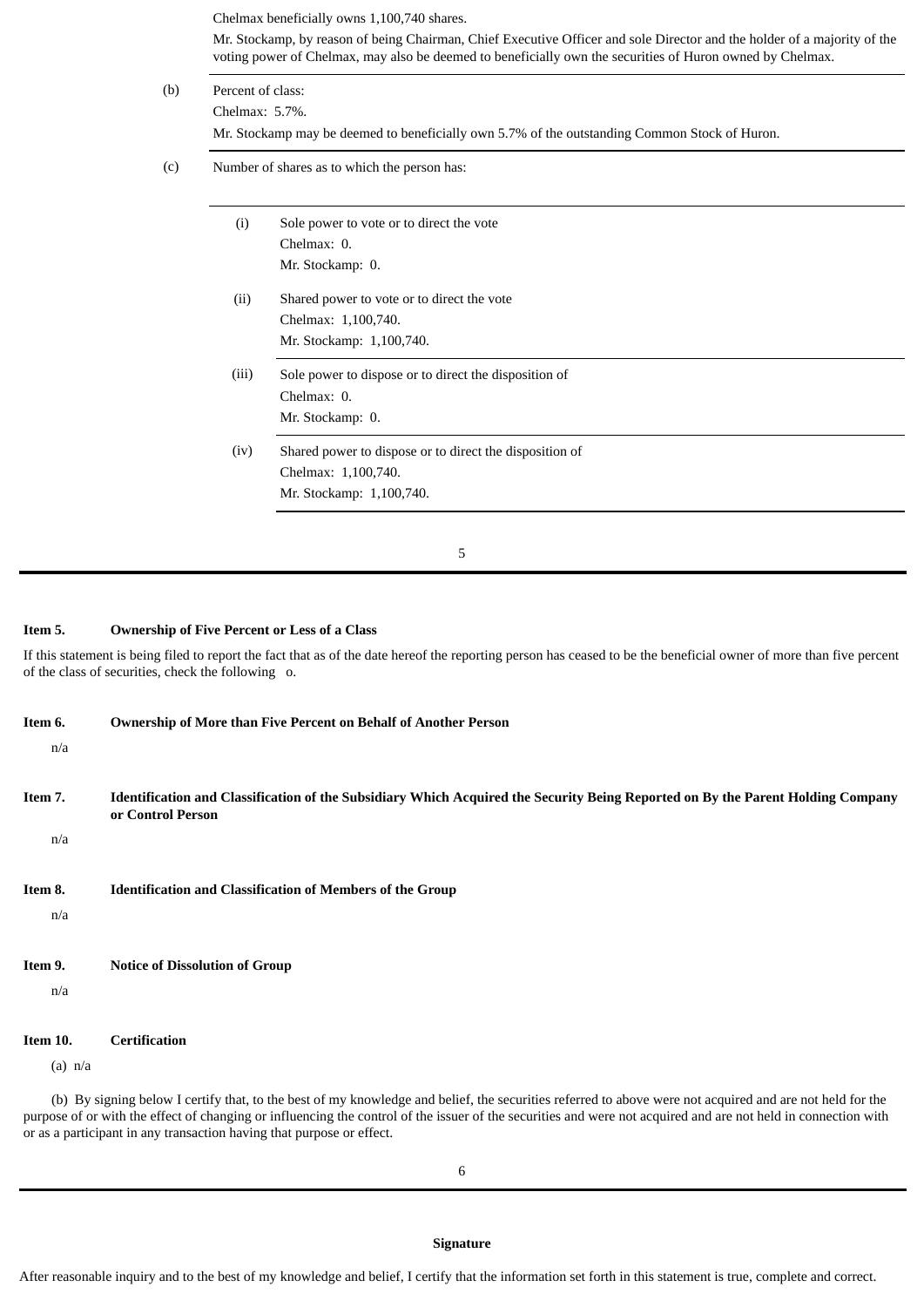July 16, 2008

(Date)

## **CHELMAX, INC.**

By: /s/ DALE R. STOCKAMP

| DY: /S/ DALE R. STOCKAMP             |
|--------------------------------------|
| (Signature)                          |
| Dale R. Stockamp, Chairman and Chief |
| <b>Executive Officer</b>             |
| (Name/Title)                         |
| July 16, 2008                        |
| (Date)                               |
| /s/ DALE R. STOCKAMP                 |
| (Signature)                          |
| Dale R. Stockamp                     |
| (Name)                               |
| $\overline{7}$                       |
|                                      |
| <b>EXHIBIT INDEX</b>                 |
|                                      |

8

1. Joint Filing Agreement, dated July 16, 2008 between the Reporting Persons.

**Exhibit No.**